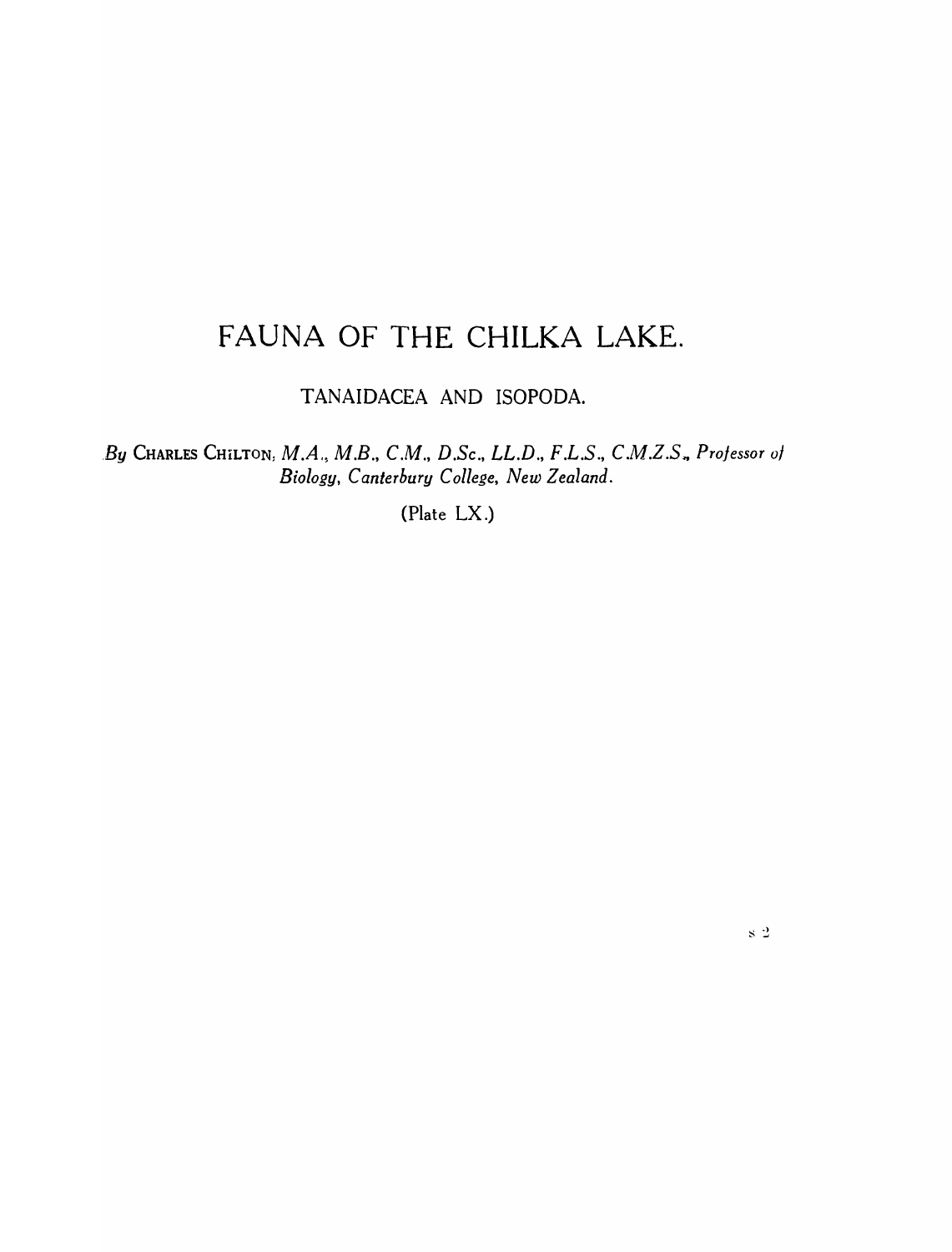## CONTENTS.

|                                   |                               |           |           |           |           |                         |           |           | PAGE: |
|-----------------------------------|-------------------------------|-----------|-----------|-----------|-----------|-------------------------|-----------|-----------|-------|
| Introduction                      |                               | $\cdots$  | $\cdots$  | $\cdots$  |           | $\ddotsc$               | $\ddotsc$ | $\cdots$  | 877   |
| List of species with distribution |                               |           | $\cdots$  | $\cdots$  | $\ddotsc$ |                         |           | $\ddotsc$ | 877   |
| Tanaidacea                        | $\cdots$                      | $\cdots$  | $\cdots$  | $\cdots$  |           | $\cdots$                |           |           | 878   |
|                                   | Apseudes chilkensis, sp. nov. |           |           | $\ddotsc$ | $\ddotsc$ |                         | .         |           | 879   |
| Isopoda                           | $\cdots$                      | $\ddotsc$ | $\ddotsc$ |           | $\cdots$  |                         |           | $\cdots$  | 880   |
| Apanthura sandalensis Stebbing    |                               |           | $\cdots$  | $\cdots$  | $\cdots$  |                         | .         | $\cdots$  | 881   |
| Calathura borradailei Stebbing    |                               |           |           | .         | $\ddotsc$ | $\cdots$                |           | $\cdots$  | 881   |
| Cirolana pleonastica Stebbing     |                               |           | .         |           | $\cdots$  | $\cdots$                | $\cdots$  |           | 882   |
| Cirolana parva Haswell            |                               |           |           |           |           | $\cdots$                | $\cdots$  | $\cdots$  | 883   |
| Cirolana nigra, sp. nov.          |                               |           | $\ddotsc$ |           | .         |                         | $\cdots$  |           | 884   |
| Rocinela orientalis Sch. & M.     |                               |           |           | $\cdots$  | $\cdots$  | $\cdots$                | $\cdots$  |           | 886   |
| Cymothoa indica Sch. & M.         |                               |           | $\ddotsc$ | $\cdots$  | $\ddotsc$ | $\bullet\bullet\bullet$ | $\cdots$  |           | 887   |
| Cassidina pulchra, sp. nov.       |                               |           | .         | $\ddotsc$ | $\ddotsc$ |                         |           | $\cdots$  | 888   |
| Exosphaeroma parva, sp. nov.      |                               |           | $\ddotsc$ |           | $\cdots$  |                         |           | $\cdots$  | 890   |
| Synidotea variegata Collinge      |                               |           | $\ddotsc$ |           | $\ddotsc$ | $\cdots$                | $\cdots$  | $\cdots$  | 891   |
| Alloniscus pigmentatus Budde-Lund |                               |           |           |           |           | $\cdots$                | $\cdots$  |           | 893   |
| Hemiporcellio carinatus Collinge  |                               |           | $\ddotsc$ |           |           | $\cdots$                |           |           | 893   |
| Cubaris granulatus Collinge       |                               |           |           |           |           | $\ddotsc$               | $\cdots$  |           | 893   |
|                                   | Ligia exotica Roux            |           |           |           |           |                         | $\ddotsc$ | $\cdots$  | 894   |
| Bibliography                      | $\ddotsc$                     |           |           | $\ddotsc$ | $\cdots$  | $\cdots$                |           | $\ddotsc$ | 895   |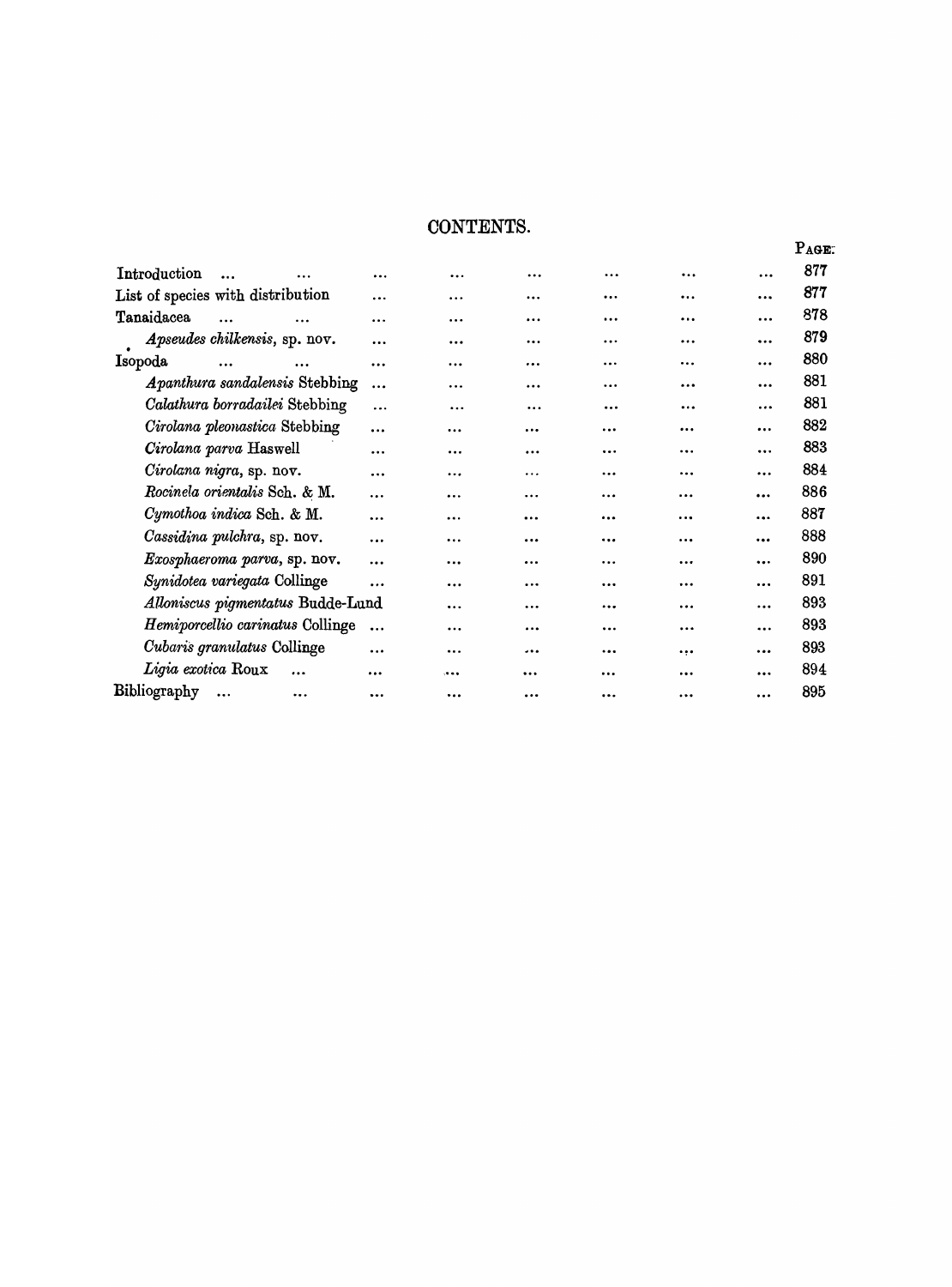## TANAIDACEA AND ISOPODA.

#### *By* CHARLES CHILTON.

#### INTRODUCTION.

It is convenient to include the Tanaidacea in the same report as the Isopoda for they have often been considered a sub-order of the Isopoda and are represented by a single species in the fauna of the Chilka Lake. The differences between the two groups are, however, very great and more important than those between the Isopoda and the Amphipoda and I agree with CaIman (1909, p. 190) that the Tanaidacea should be ranked as a separate order.

The four terrestrial Isopods from the shore of the lake have already been reported on (Chilton, 1916, p. 461), but the names are included in the list below in order to make it complete, and some additional information is given with regard to two of the species.

The total number of species is small,  $viz$ . :-

Tanaidacea 1, Isopoda 14 but the Isopoda represent nine families, *viz.* : - Anthuridae. 2 species; Cirolanidae, 3; Aegidae, 1; Cymothoidae, 1 Sphaeromidae. 2; Idoteidae, 1; Oniscidae, 2 ; Armadillididae, 1 ; Ligiidae, 1.

These families differ so much from one another that the work of identifying species is out of proportion to their number, and is rendered more difficult because the literature is very scattered and no general revision of the whole Isopoda is available. Sars' account of the Isopoda of Norway and Harriet Richardson's Monograph of the Isopoda of North America are, however, very useful.

It will be seem from the list of species with the distribution given below that four are described as new species, the rest being referred to species already described from India, the East Indies, etc., and that the geographical distribution of the species will be useful in checking results arrived at from other groups.

I have given only those references which seem necessary for the purpose, others can readily be obtained from those here quoted.

For the fine figures illustrating the paper I have to thank Miss E. M. Herriott, assistant in the Biological Laboratory of Canterbury College, and Miss Beryl Parlane. one of my students.

I desire also to express my grateful thanks to Dr. Annandale for the privilege of reporting on the Isopoda collected under his direction in Chilka Lake.

## LIST OF SPECIES WITH DISTRIBUTION.

## TANAIDACEA.

1. *Apseudes chilkensis* Chilton, sp. nov. Chilka Lake.

*[ b77 ]*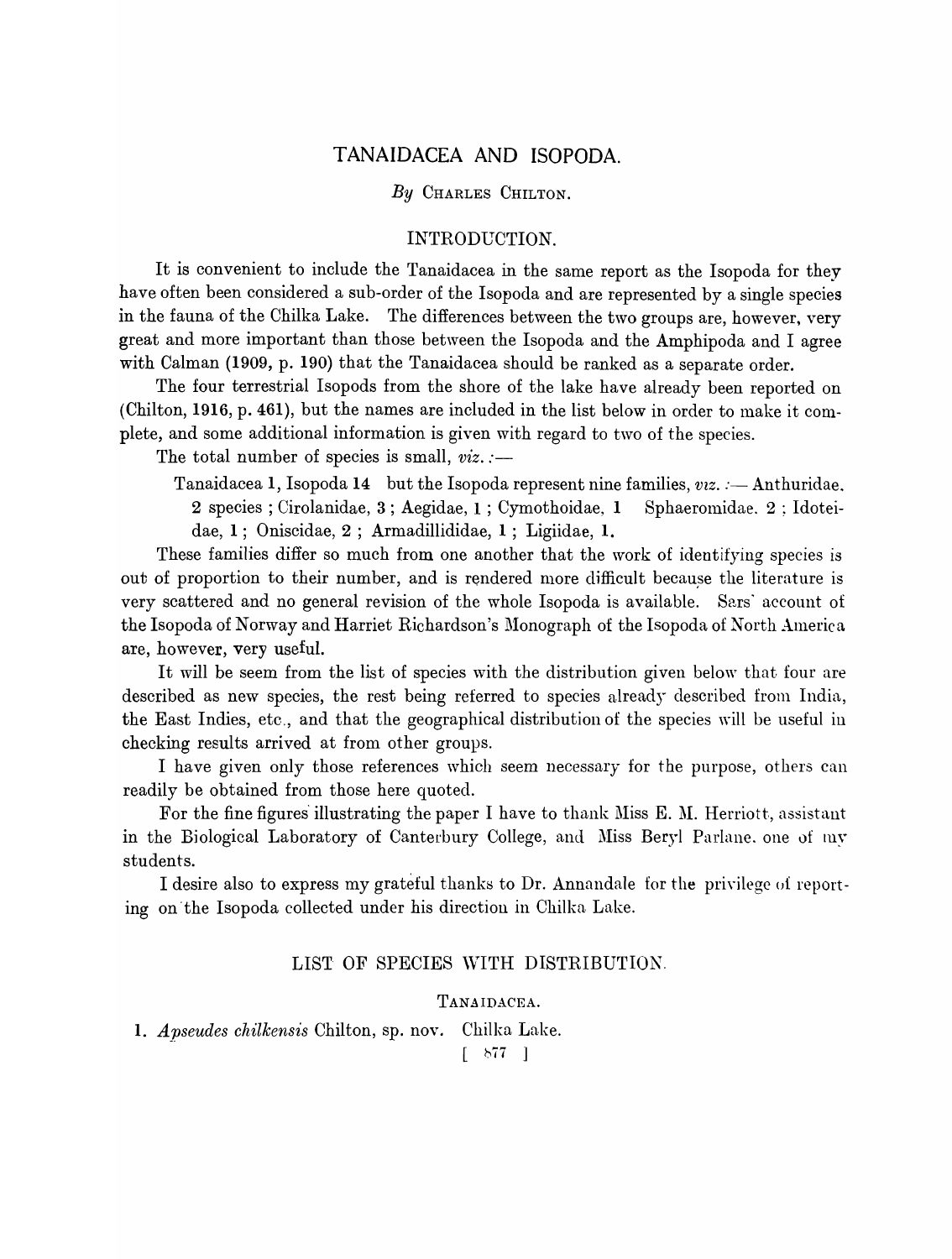#### ISOPODA.

- 1. *A panthura sandalensis* Steb bing. Ghilka Lake; Loyalty Is.
- 2. *Calathura borradailei* Stebbing. Chilką Lake'; Maldive and Laccadive Archipelagoes.
- 3. Cirolana pleonastica Stebbing. Chilka Lake; New Britain.
- 4. *Cirolana parva* Hansen. Chilka Lake; Ceylon; Florida; Gulf of Mexico; W. India Is. : Bahamas, etc.
- *. 5. Cirolana nig-ra* Chilton, sp. nov. Chilka Lake.
- 6. *Rocinela orientalis* Sch. & M. Chilka Lake ; Ceylon ; Philippine Is. ; etc.
- 7. Cymothoa indica Sch. & M. Chilka Lake; Bangkok.
- 8 .. *Cassidina pulchra* Chilton, sp. nov. Chilka Lake.
- 9. *Exosphaeroma parva* Chilton, sp. nov. Chilka Lake.
- *10. Synidotea variegata* Collinge. Chilka Lake; Gulf of Manaar.
- 11. *Alloniscus pigmentatus* Budde-Lund. Chilka Lake; Madagascar, East Indies.
- 12. *Hemiporcellio carinatus* Collinge. Chilka Lake.
- *13. Cubaris granulatus* Collinge. Chilka Lake.
- 14. *Ligia exotica* Roux. Chilka Lake; widely distributed on warmer shores of the Atlantic, Pacific and Indian Oceans.

#### Order TANAIDACEA.

Tanaidacea, Calman, 1909, p. 190.

Tanaidacea, Tattersall, 1921, p. 197.

Isopoda Anomala, Tribe Chelifera, Stebbing, 1905, p. 2, and 1910, p. 85.

Isopoia Chelifera, Sars, 1899, p. 4.

Isopoda Chelifera, Niestrasz, 1913, p. 1.

It will be seen from the references given above that there is a difference of opinion as to whether this group should be ranked under the Isopoda or as a separate order. While it may be convenient to place them under the Isopoda their characters are, I think, sufficiently different to entitle them to rank as an Order of equal systematic importance with the Isopoda.

Niestrasz (1913) discusses the homologies of the various appendages and the names which should be used for them.

The Order contains two families, the Apseudidae and the Tanaidaceae but only the first is represented in the Chilka Lake fauna.

#### Family ApSEUDIDAE.

Apseudidae, Norman and Stebbing, 1886, p. 79. Apseudidae, Sars, 1899, p. 5. Apseudidae, H. Richardson, 1905, p. 37.

## Genus **APSEUDES** Leach.

A descrjption of the genus is given in each of the works quoted under the family.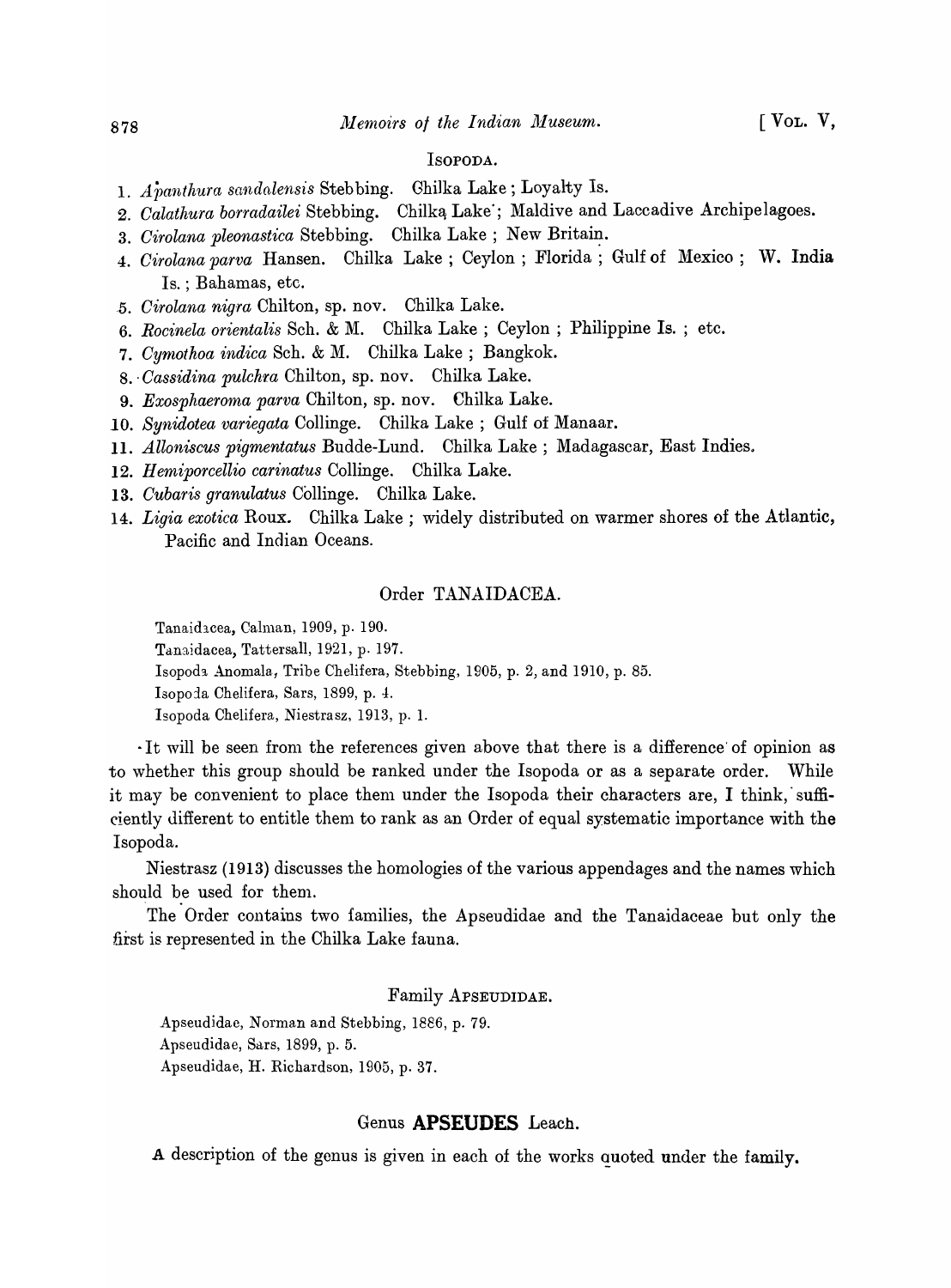## **Apseudes chilkensis,** sp. nov.

(Plate LX, fig.  $1$ .)

Localities.

1-3 miles S. E. by E.  $\frac{1}{2}$  E. of Patsahanipur. Three specimens.

1 mile E. by N. of Patsahanipur. Many specimens.

2-6 miles E. by S.  $\frac{1}{2}$  S. of Patsahanipur. Several specimens.

Nalbano Island, Chilka Lake. Several specimens. "Stomach of *Trygon imbricata."* 

Station 158. "Chief food of *Trygon imbricata*." Several specimens.

Off Barkul, Chilka Lake. Three specimens.

Off Samal Island, 8-15 feet. One specimen.

[This crustacean is very abundant in the Chilka Lake on a Lottom of Lare mud. in which it probably burics itself. The stomach of the little sting-ray *Trygon imbricata* usually contains large numbers of individuals. *N.A.*]

*Specific Diagnosis.*--Body rather slender, narrowing posteriorly. Rostrum triangular, rounded anteriorly, sides arched. Free segments of mid-body defined by deep constrictions. without lateral teeth; coxal plates small, rounded; posterior margin of last segment of mid-body bearing a fringe of setae; pleon narrow, epimera of five anterior segments produced downwards into small acutely pointed spiniform projections not visible in dorsal view. Ocular lobes not distinct, eyes apparently absent. Superior antennae elongated, first joint of peduncle as long as the next two together, bearing on the inner side four tufts of long hairs and on the outer a row of long hairs; flagella subequal, each with about 12 to  $I5$  joints. Inferior antennae with the peduncular joints short, exopod oval, fringed with long setae. Cheliped elongated, basal joint widening distally, inner margins without teeth; propod greatly elongated, rather longer than basis; margins without teeth; a row of small hairs on the inner margin; fixed finger with wide emargination at the base, followed by a well defined tooth; movable finger arched, with dentiform projection at base. Second trunk legs nearly as long as the chelipeds, the last three joints flattened and fringed with very long hairs in addition to the usual spinules. Uropods elongated, basal joint short, inner ramus composed of about 24 joints, outer ramus of 8 joints.

*Length.-About* 7 mn}.

*Colour* .-Whitish.

*Remarks.*—This species appears to be a true *A pseudes* agreeing with the characters of the genus as set out by Sars. It differs markedly from other species in the second pair of trunk limbs which are not fossorial, but apparently adapted for swimming. The usual spinules are present, but are small and largely obscured by the greatly elongated hairs fringing the last three joints. The optic lobes are barely discernible and apparently fused with the head and there is no sign of the eyes. The absence of eyes in this form which seems to live in surface or shallow waters is rather remarkable ; it may be mentioned, however, that the amphipod, *Niphargus chilkensis*, found in Chilka Lake also has imperfect eves : probably the blind condition of these two species was developed in some locality occupied by them before they came to live in Chilka Lake.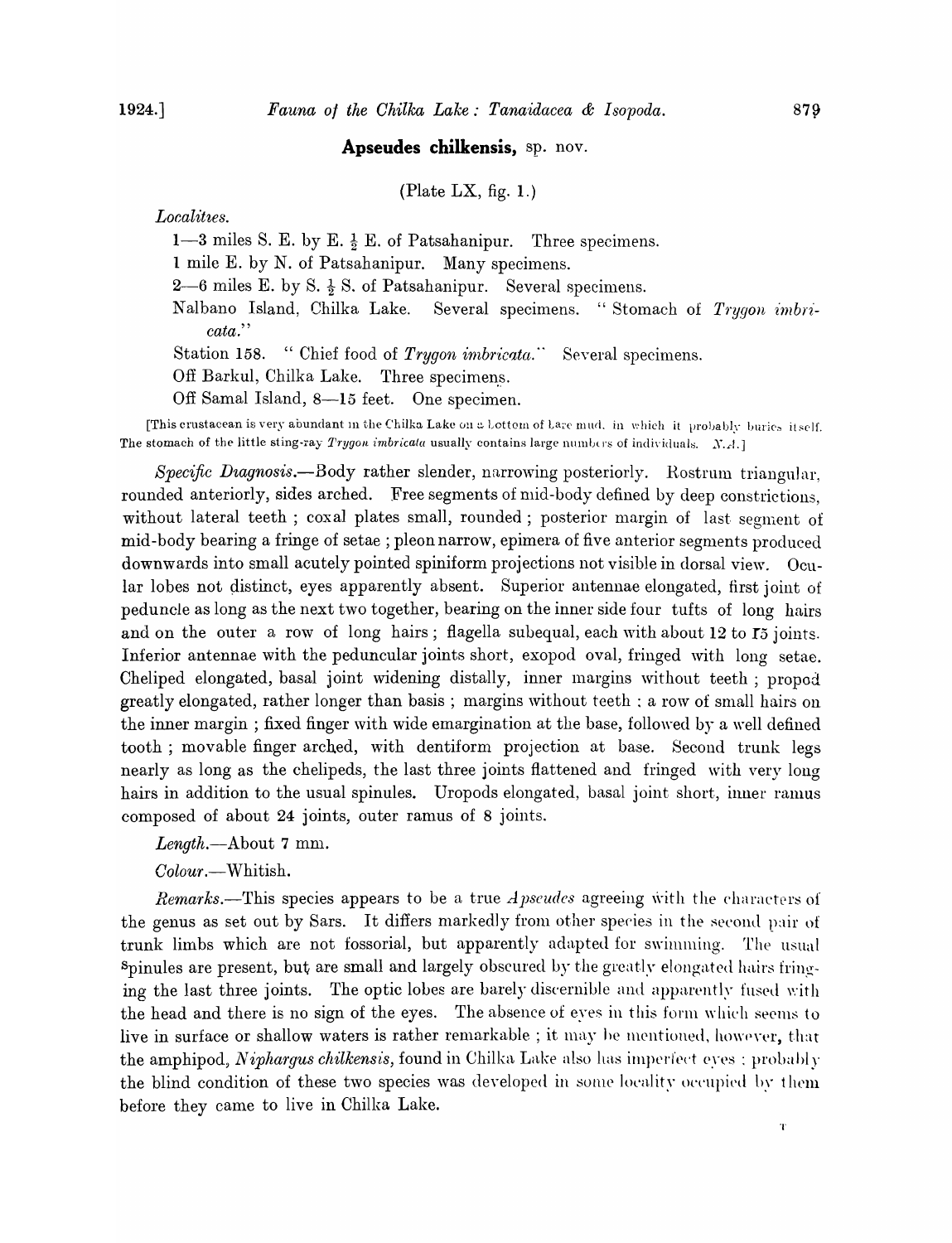The mouth parts, as far as observed, appear to present no marked peculiarity. The structure of the trunk limbs and the arrangement of the setae thereon can be best learnt from the figures given.



FIG. 1.-*Apseudes chilkensis*, sp. nov.

- *a.* Terminal portion of body with uropoda.
- h. Cheliped
- c. Second trunk limb.
- d. Third trunk limb.
- *e.* Fifth trunk limb.
- $f$ . Seventh trunk limb.

g. Pleopod.

## Order ISOPODA.

Family ANTHURIDAE.

Anthunidae, Harriet Richardson, 1905, p. 62.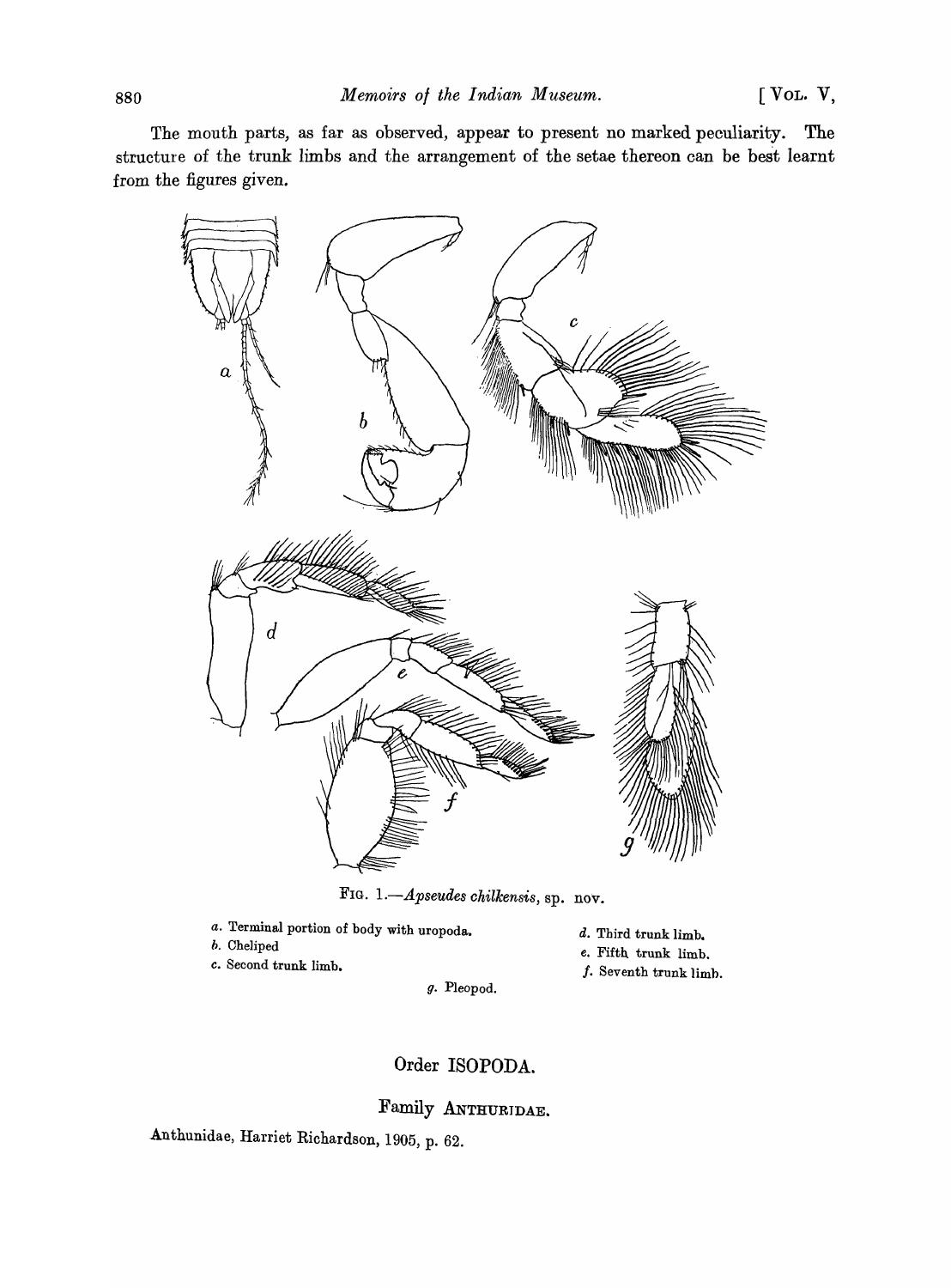## Genus **APANTHURA** Stebbing.

*Apanthura,* Stebbing, 1900 C, p. 62l.

This genus, which was established for the species given below, is characterised by the mouth parts and by the last four pairs of peraeopods in which the fifth joint under-rides the sixth.

## **Apanthura sandalensis** Stebbing.

*Apanthura sandalensis, Stebbing, 1900 C, p. 621, pl. lxv A.* 

*Localities.* 

Main Channel, W. of Satpara Island. One specimen. Station 157. Several specimens.

- Kalupara Ghat, near shore. Two specimens, one an ovigerous female.
- Between Barnikuda and Nalbano Island, depth 10 feet. One specimen.
- 1-5 miles N. by E. of Kalidai. One specimen.
- On swamp inside bar, N. of Barhampore Island. One specimen.

This genus and species were established by Stebbing for specimens obtained by Dr. A. Willey at Sandal Bay, Lifu, Loyalty Islands.

The Chilka Lake specimens agree well with the description given. I give a figure of the antennae showing that the first F<sub>IG</sub>. 2. *Apanthura sanda*-<br>
or unner antennae lie in a groove running obliquely across lensis Stebbing, antennae, or upper antennae lie in a groove running obliquely across *lensis* Stebbing, and the seen from above. the large basal joint of the lower antenna just as it does in the form I described in 1883 under the name *Authura affinis* (1883, *p.* 72, pI. i, fig. 4a).

#### Genus **CALATHURA** Norman and Stebbing.

*CaZathu}'a* , Norman and Stehl)ing, *1b8G,* p. 131.

#### **Calathura borradailei** Stebbing.

*Calathura borradailei, Stebbing, 1904. p. 700. pl. xlix A.* 

#### Localities.

Station 157. One ovigerous female. 2-8 miles N. E.  $\frac{1}{2}E$ . of Kalidai. Several specimens, Off Nalbano ; 4-5 miles S. E. by E. of Patsahanipur. One specimen. 1-9 miles N. E. by E. of Kalidai. One specimen. 8 miles S. S. W. of Kalidai. One specimen. Off Samal Island, 8-15 feet. One specimen.

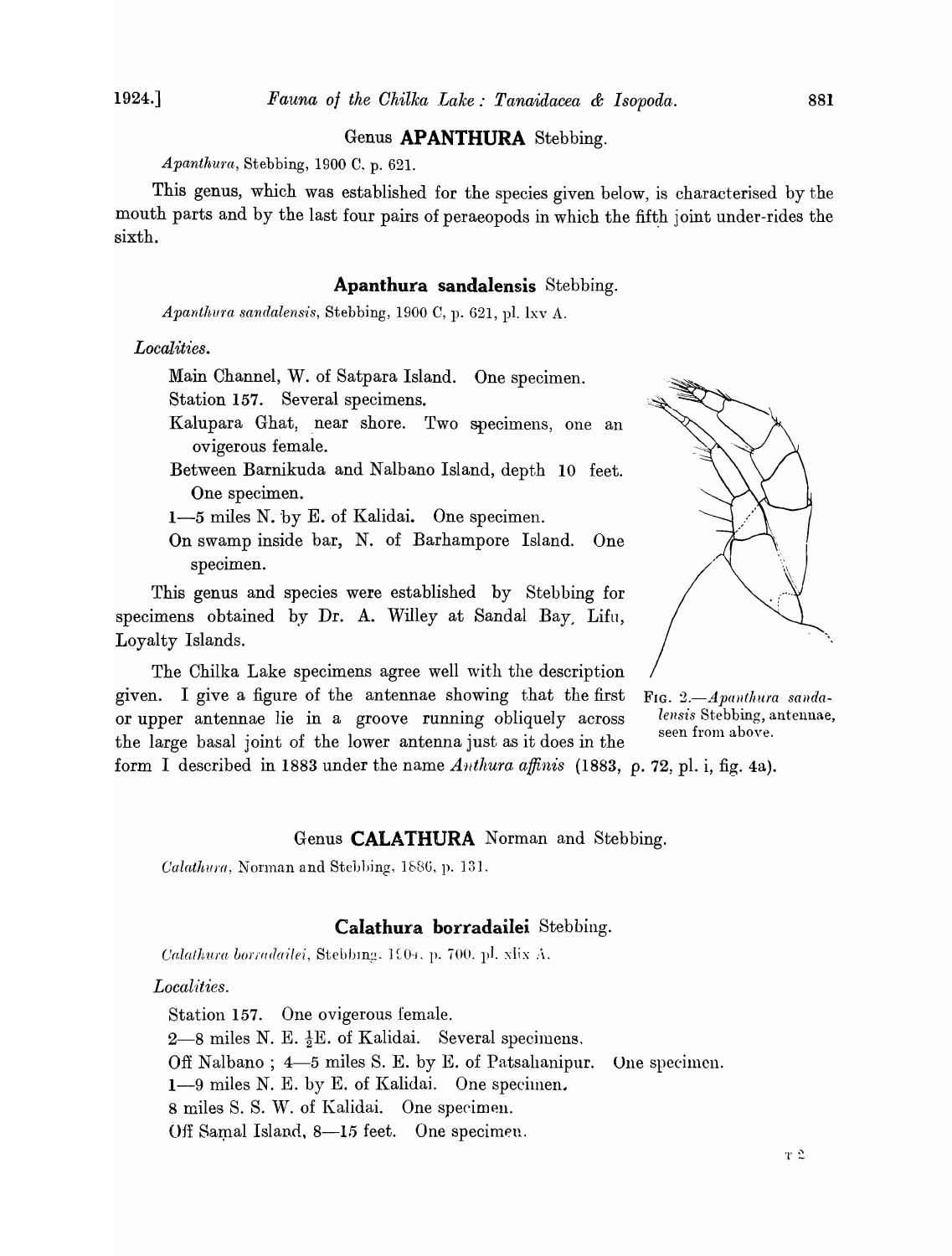This species has been fully described and figured by Stebbing from a single male specimen collected at Fadifolu Atoll in the Maldive-Laccadive Archipelagos. The Chilka Lake specimens agree well with his description in all important characters. I give a figure of the head and antennae of a male and also one of the mandible to show the structure of the palp which was not clearly seen in Stebbing's specimen.



FIG. *3.-0alathura borradailei* Stebbing. *a.* Head and antennae of male, seen from above. *b.* Mandible of male.

#### Family CIROLANIDAE.

Cirolanidae, Harriet Richardson, 1905, p. 81, (with the characters of. the genus and an analytica key to the genera).

## Genus **CIROLANA** Leach.

*Oirolana,* Harriet Richardson, 1905, p. 82. *Oirolana,* Stebbing, 1900 C, p. 629.

Harriet Richardson gives an analytical key to the North American species.

## **Cirolana pleonastica** Stebbing.

(Plate LX, fig. 2.)

*Oirolana pleonastica,* Stebbing, 1900 C, p. 629, pI. lxvii A.

*Localities.* 

Off Samal Island, 8-15 ft., Chilka Lake. Many specimens of varying sizes up to 10 mm. in length.

North side of Chirriya Island. One specimen.

Barkul Point. Two specimens.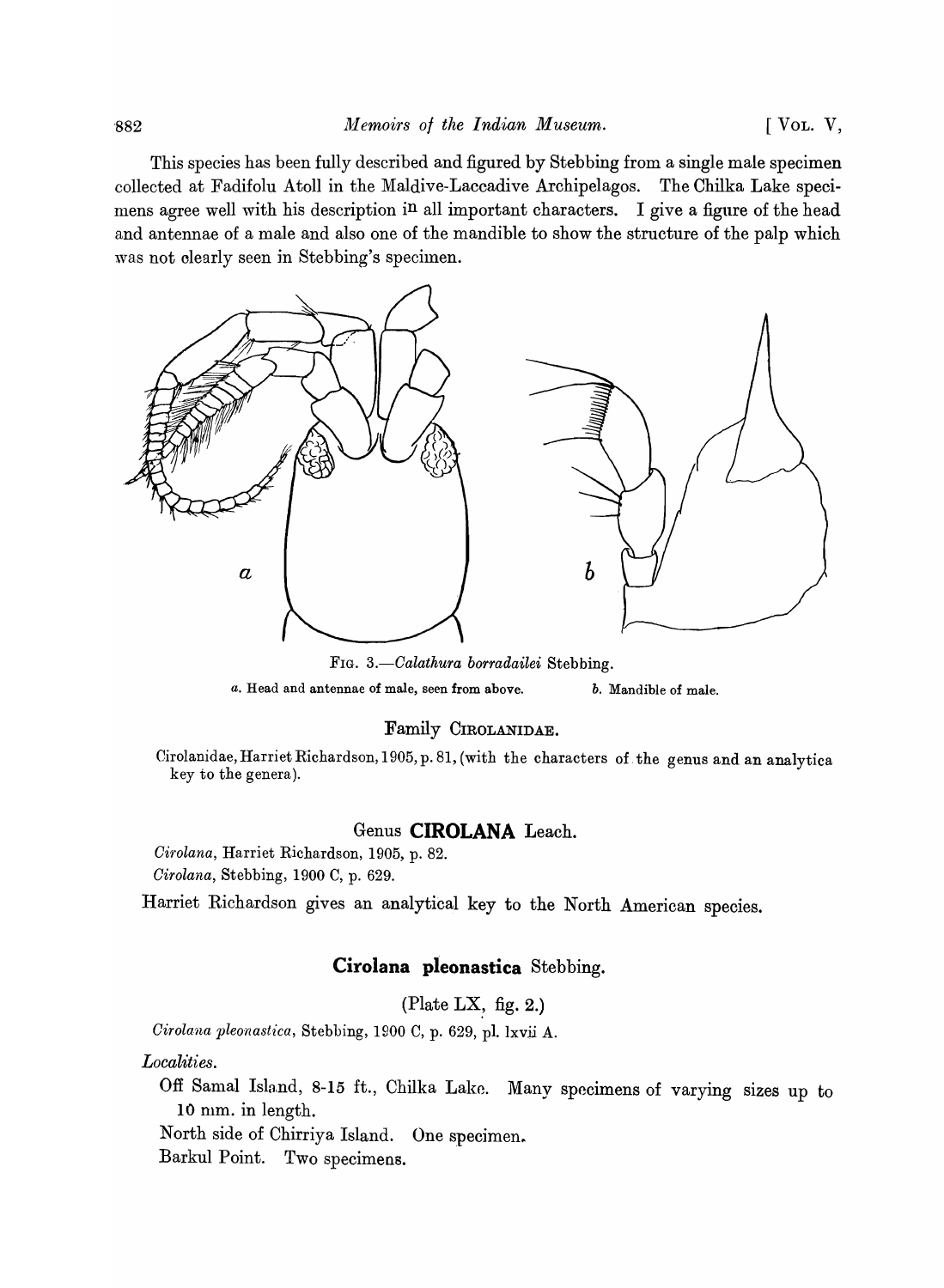Manikpatna, Chilka Lake, from crevices in oyster shells. Five specimens. Eight miles W by S. of Breakfast Island. Six miles S. S. W. of Kalidai. Ennur Backwater, near Madras, 45 feet. One specimen.

This species was taken in abundance at Samal Island and I have no hesitation in identifying it with Stebbing's species, owing to the close resemblance of the spinous tubercles on the dorsal surface to the description given by him. It will be seen from plate XL, figure 2, that on each of the three posterior segments there is a transverse row of small pointed tubercles near the posterior margin. On the third, fourth and fifth segments of the pleon the tubercles are fewer in number but larger and more conspicuous. On the terminal segment there is a pair of fairly large tubercles near the anterior border and further back three smaller ones diminishing in size posteriorly; the whole being so arranged that they form two small ridges with a furrow between them. The size of the larger specimens is about 10 mm. In these the tubercles are more easily seen than in specimens of the same size as Stebbing's, *viz.*, 8.5 mm. In smaller specimens the tubercles are much less .conspicuous.

In the male the fine hairs on the uropods are far more numerous than in the female, see .fig. 4 C.

*Distribution.-Chilka* Lake ; New Britain.



*a.* First peraeopod. *b.* Second pleopod of male. c. Uropod of male

#### **Cirolana parva** Hansen.

*Cirolana parva,* Stebbing, 1905, p. 12. *Cirolana parva, Richardson, 1905, p. 111.* 

*Localities.* 

One mile N. N. E. of Breakfast Island. One specimen. Off north shore of Samal Island. One specimen. Six miles S. S. W. of Kalidai. Several specimens. Main channel. W. of Satpara Island. Several specimens.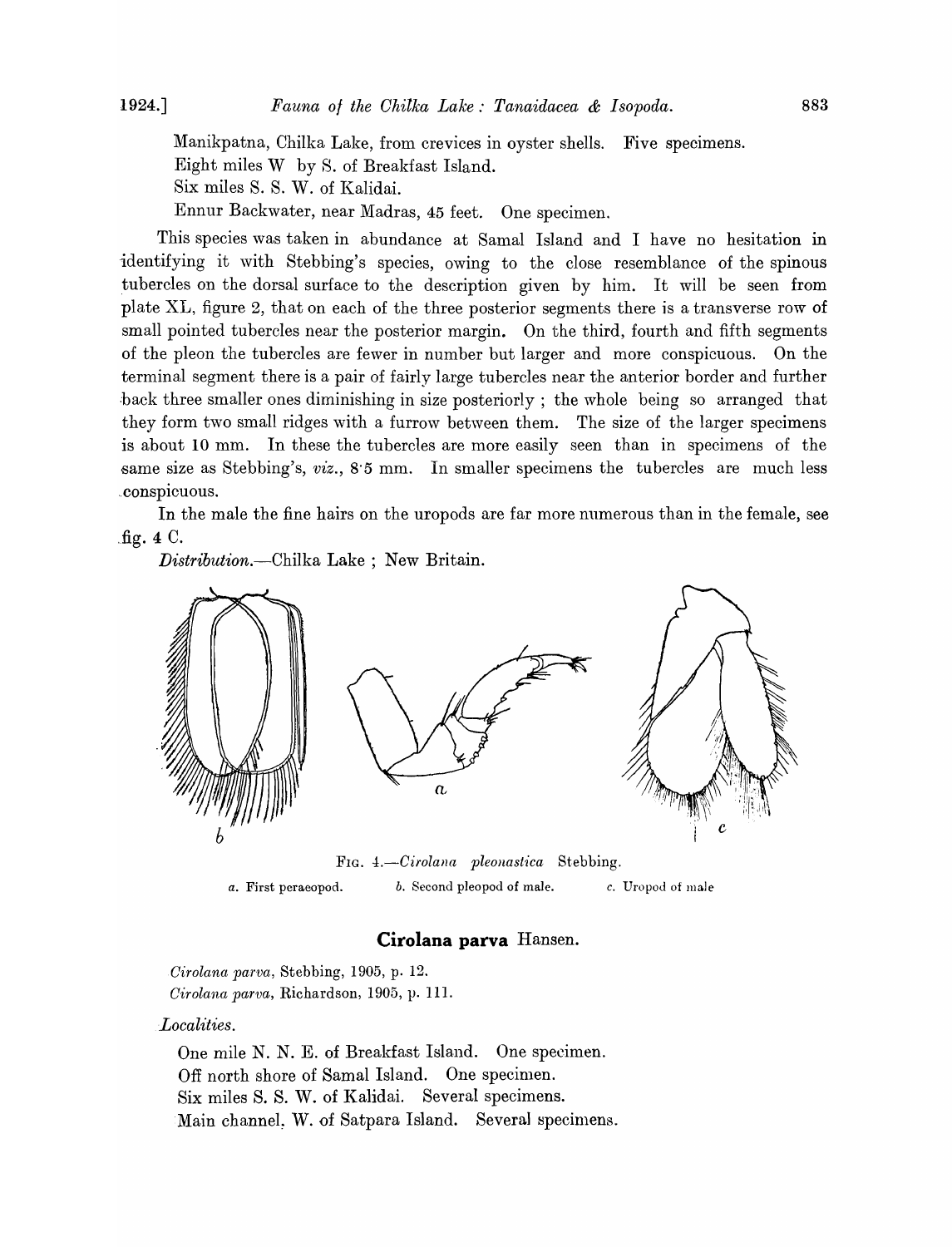Main channel, between Satpara and Barnikuda. Four specimens. Off Barkul, Chilka Lake. One specimen.

Eight miles W. by S. of Breakfast Island. Two specimens.

Four to seven miles E.  $\frac{1}{2}$  S. of Barkul bungalow. One specimen.

I refer these specimens to *O. parva* with considerable hesitation but that species has been



already recorded from Ceylon by Stebbing, ·who says that it is probably somewhat variable, and on the whole my specimens agree fairly well with the description given by Hansen. The dorsal surface of the whole body smooth, the terminal segment *(see* fig. 5) is not so rounded as in Stebbing's specimens, and bears about 14 stout setules as well as fine hairs; the outer ramus of the uropod is slightly shorter and much narrower than the inner. In the antennae the joints of the flagella are more numerous but in the mouth parts and other appen-*5.-Cirolana parva* Hansen, terminal dages. I can find no distinct point of difference segment and uropod. between them and Stebbing's descriptions.

This species appears to come quite close to *O. harfordi* Lockington *(=0. californica*  Hansen) but in that species, of which I have been able to examine specimens from California, the terminal segment has the extremity more rounded and bears numerous setae placed close together, with few or no long hairs.

*Distribution.-Chilka* Lake ; Ceylon ; Gulf of Mexico ; West Indies, &c.

## Cirolana nigra, sp. nov.

(Plate LX, fig.  $3$ .)

*Localities.* 

Chirriya Island. Two specimens.

Maludai Kuda Island. Several.

Barkul Point. Four specimens. Found along with the terrestrial Isopod, *Alloniscus. pigmentatus,* B. L., under stones at the edge of the lake.

*Specific diagnosis.*--Body oblong ovate, about two and a half times longer than wide, rather convex. General surface of the body smooth but with some small tubercles on the pleon segments, forming a transverse row along the posterior margin, poorly marked on the second and third segments, on the fourth the median tubercle is moderately large with two smaller ones on each side, on the fifth the median tubercle is larger and more prominent, with one on each side only, less well marked; terminal segment triangular with rounded extremity, fringed with nine setules and numerous fine hairs. Its surface bears two slightly raised ridges with a groove between them, this structure being fairly well marked on the anterior part of the segment. Eyes moderately large. The first antenna rather elongated, peduncle longer than flagellum, apparently composed of three joints, the third being much longer and more slender than the second: flagellum of about nine joints, with sensory setae on those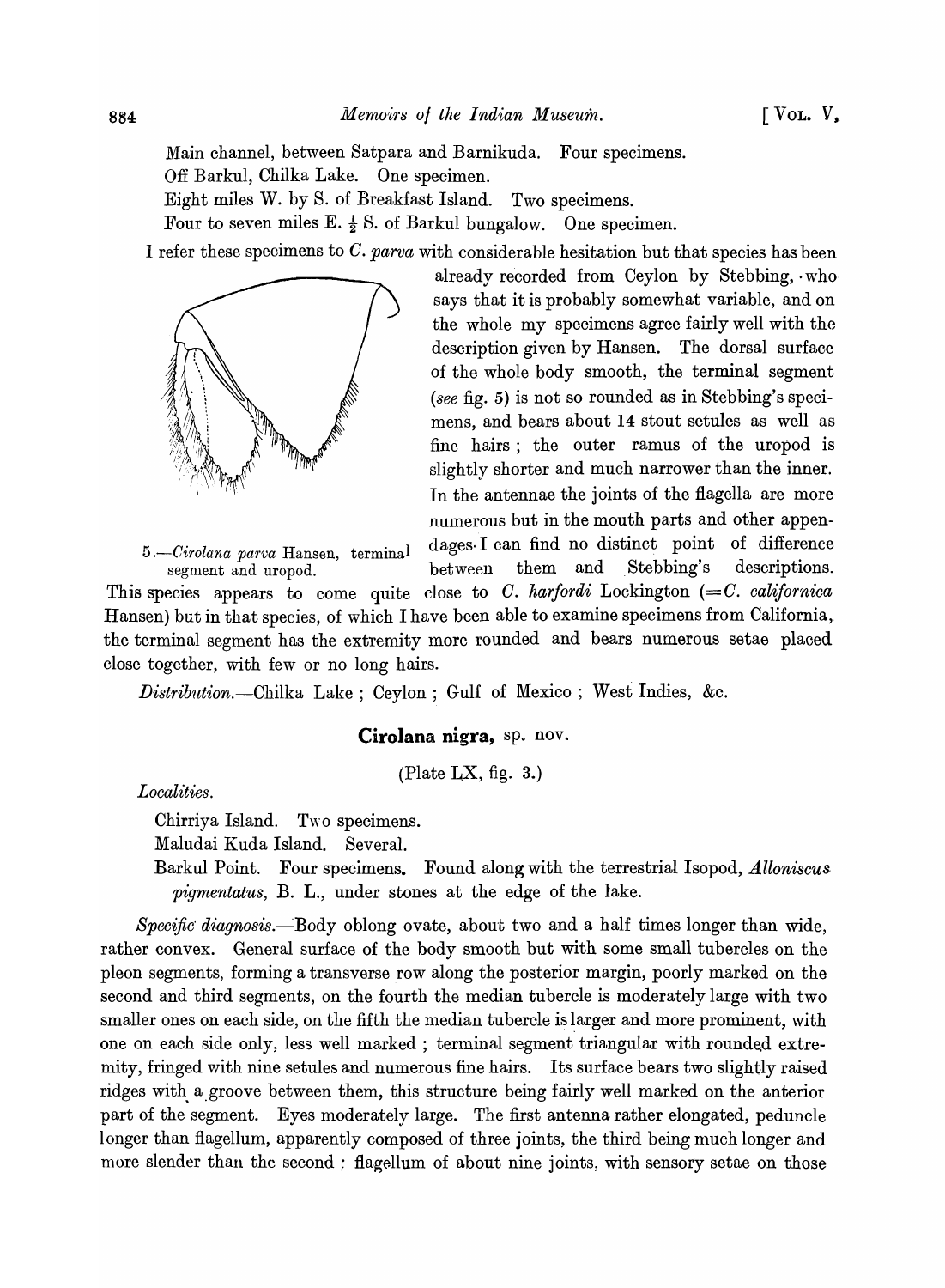1924.] *Fauna of the Ohillca Lake,' Tanaidacea* & *Isvpoda.* 885

towards the end. The second antenna about twice as long as the first, last joint of peduncle rather longer than the preceding, flagellum longer than peduncle, about 25 jointed. First pair of trunk limbs stout, with six stout setules on the merus and two towards the end of the propod. Second and third legs similar, fourth, fifth, sixth and seventh progressively longer, the seventh having the basal joint rather expanded; propod longer than the carpus, the joints bearing setae as shown in fig. 6 d.

Uropoda with base produced acutely to about the middle of the last segment, outer branch shorter and narrower than the inner, both obscurely serrate and bearing stout setules and numerous fine hairs.

*Length.-5* mm.

*Breadth.*—2 mm.

Colour.—Almost black, the dorsal surface thickly covered with dark pigmented areas ,of varying pattern with lighter areas between them.



| a. First antenna.  | c. First peraeopod.   |
|--------------------|-----------------------|
| b. Second antenna. | d. Seventh peraeopod. |

#### Family AEGIDAE.

Aegidae, Harriet Richardson, 1905, p. 166, (with characters of the family and analytical key to the genera).

Aegidae, Stebbing, 1910, p. 422.

## Genus **ROCINELA** Leach.

*Rocinela, Harriet Richardson, 1905, p. 190, (with analytical key to the North American species).*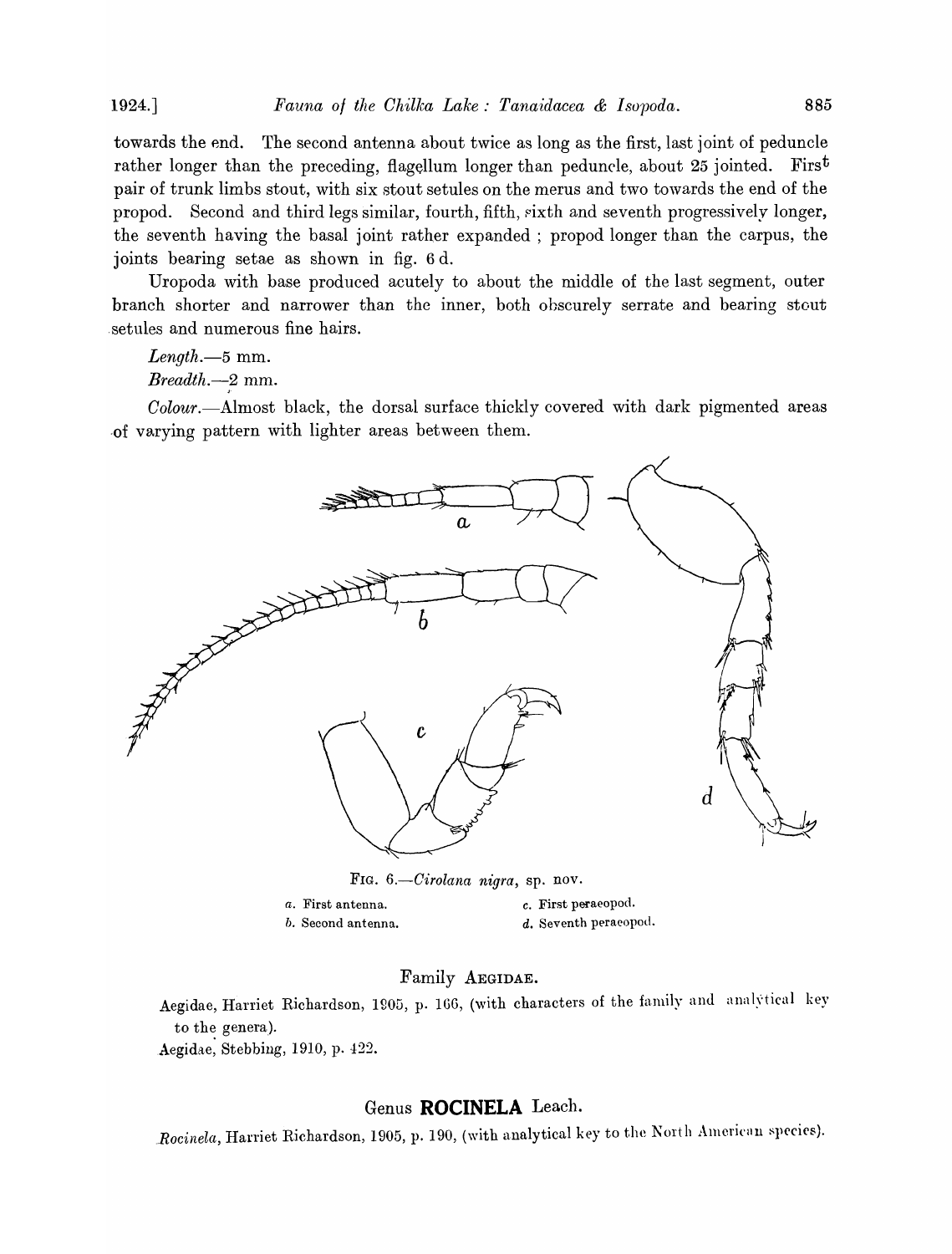## **Rocinela orientalis** Sch. & M.

*Rocinela orientalis, Stebbing, 1905, p. 24, pl. vi (C).* 

#### *Locality.*

Station 84. Main Channel, \V. of Satpara Island. One specimen, 9 mm. long.

This specimen is small and immature, the seventh pair of thoracic legs being only about half the length of the sixth and not fully developed, but I have little doubt that it belong to this species. The antennae, maxillipeds, the terminal segments and uropods agree closely with the description and figures given by Stebbing. The trunk limbs also agree with the description except that in the first three the propod is armed with only one or two very small spinules instead of three or four spines, this being doubtless due to the immaturity of the specimen.

*Rocinela orientalis* appears to be pretty close to *R. australis,* of which I have New Zealand specimens, but in that species the propod of the anterior limbs is said by Schiodte and Meinert to bear 5 or 6 spines, and in one specimen examined by me there are actually 9 spines. In



FIG. *7.-Rocinela orientalis* Sell. & M.

*a* First peraeopod of immature specimen. *b.* Sixth peraeopod of immature specimen. c. Seventh peraeopod of immature specimen.

other respects there is close resemblance between the Chilka Lake specimens of *R. orientalis'*  and New Zealand specimens of *R. australis.* 

Distribution.—Chilka Lake; Ceylon; Philippine Islands, etc.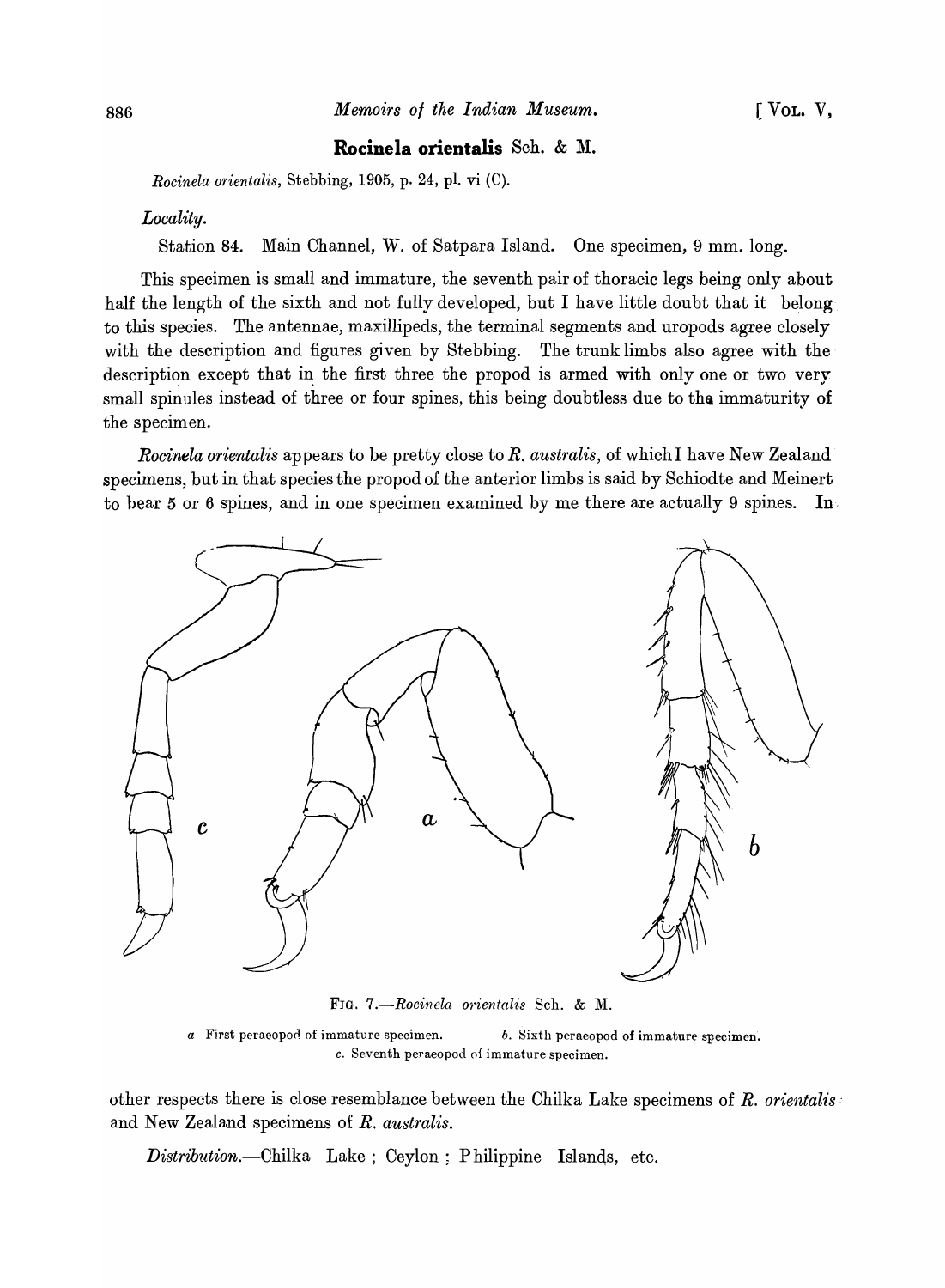## Family CYMOTHOIDAE.

Cymothoidae, Stebbing, 1900 A, p. 55, and 1900 C, p. 639. Cymothoidae, Harriet Richardson, 1905, p. 214.

The characters of the family and its synonymy are discussed by Stebbing (1900 A, p. 55) and an analytical key to the genera is given by Harriet Richardson.

## Genus **CYMOTHOA** Fabricius.

*Cymothoa*, Richardson, 1905, p. 247, with analytical key to the North American species. *Cymothoa, Thielemann, 1910, p. 39.* 

## **Cymothoa indica** Sch. & M.

Cumsthoa indica, Schiodte and Meinert, 1884, p. 250, pl. viii, figs. 1-4. *Localities.* 

Chilka Lake. Sta. 47, Barkul Point. " From the mouth of *Glossogobius giuris*" 21-7-13. Several specimens of different ages; the largest 15 mm. long. Barkul Point. One ovigerous female ; about 20 mm. long.

[Not uncommon in the mouth of the large goby G. *giuris* in which it causes a deformation of the tongue. N. A.]

I have little hesitation in referring these specimens to the species named above, the type specimens of which were collected in waters connected with the Indian Ocean at Bangkok<sup>1</sup> and are in the Berlin Museum. The Chilka Lake specimens agree closely with the description of the ovigerous female and adult male given by Schiodte and Meinert ; in some of the young specimens the eyes are quite distinct, but in the adults they are scarcely or not at all distinguishable. In general appearance, and in the structure of the appendages the species is very similar to *Meinertia imbricata*, but the first antennae are not greatly flattened, being only slightly compressed, and are rather widely separated at their bases as stated in the description of the genus *Cymothoa*.

*Cymothoa borbonica* Sch. & M. probably occurs in the Maldive and Laccadive Islands. for Stebbing assigns to this species with some hesitation two small males obtained from Hulule, at the same time mentioning some points in which they differ slightly from the description given. His specimens were not more than 10 mm. long and were probably not fully mature.

C. *amurensis* Gerstfeldt, a species which according to its author is nearly related to C. *oestrum* Linn., has been recorded from the Amur River, occurring on a freshwater fish *Cyprinus lacustris* (see Thielem unu, 1910, p. 41).

#### Family SrHAERoMIDAE.

#### Genus **CASSIDINA** Milne-Edwards.

*Cassidina, Milne-Edwards, 1840, III, p. 223.* 

*Cassidina*, *Hansen*, 1905, p. 112.

Some of the isopods which resemble *Cassidina* in the degressed flattened body and reduced outer branch of the uropods do not really belong to the genus but the species

 $\frac{1}{2}$ 

 $\sim$   $\sim$ 

 $\sqrt{2}$  ,  $\sqrt{2}$ 

<sup>&</sup>lt;sup>1</sup> The fauna of the R. Menam at Bangkok is euryhaline. N. . 1.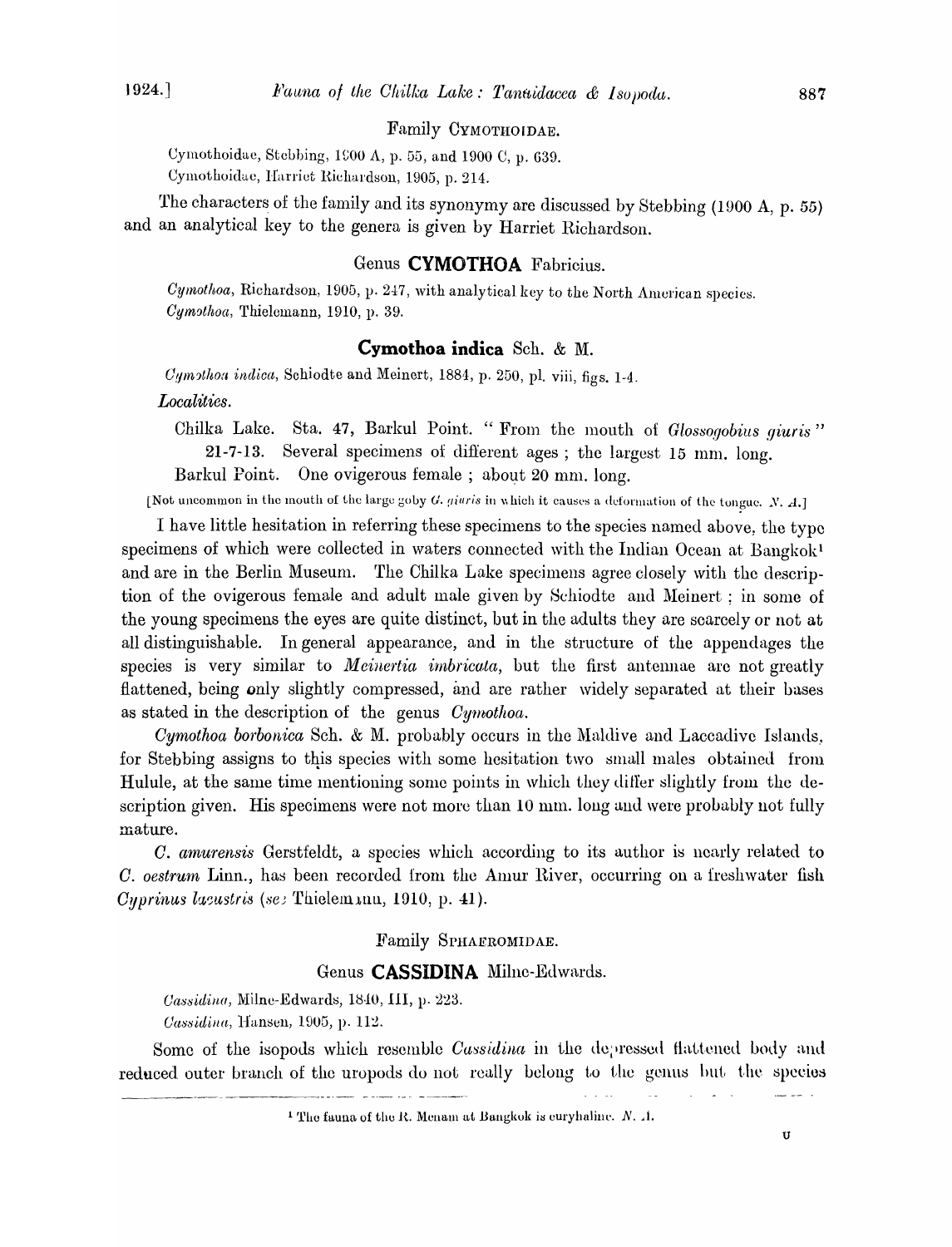described below appears to agree with the characters of the genus in the mouth parts, pleopoda, etc.

The genus *Oassidisca* Richardson, 1905, is said to differ from *Oassidina* M.-Edw. in not having the second, third and fourth joints of the palp of the maxillipeds produced into lobes. No infonnation is given about the pleopoda of *Oassidisca* so that it is impossible to say whether it comes under Hansen's section Cassidinini or not. If it does, it is probably very near *Oassidina* for the differences in the maxillipeds are not great or of much importance.

#### **Cassidina pulchra,** sp. nov.

(Plate LX, fig. 4.)

*Localities.* 

Eight miles W. by S. of Breakfast Island. One specimen. Off Samal Island, 8-15 ft. Several specimens.

*Diagnosis.*—Body oval, length about 20 mm., breadth 11 mm., much depressed, margins fringed with setae, surface smooth, but with a pair of rather pointed tubercles on each of the hody segments and on the first (combined) segment of the pleon, on the terminal segment the tubercles are continued as two longitudinal ridges lying close together. Head considerably broader than long, produced into flat lateral expansions. Uropods large, inner branch fitting closely against terminal segment and reaching back to about the middle of the terminal segment, outer branch nearly half the total length of uropod.

Frontal plate large, triangular. First antenna with basal joint not flattened but large, swollen, somewhat constricted near the middle, rather longer and much narrower than the second; flagellum of about seven joints. Second antenna with third, fourth and fifth joints of peduncle subequal, flagellum of about six joints, first two subequal and much longer than the others.

Mouth parts normal. Maxillipeds with the inner margins of the second, third and fourth segments of palp produced inwards into small rounded lobes fringed with setae.

Legs short and not visible in dorsal view, subequal in length.

Pleopoda apparently normal *(see* fig. 8 h, i, *i, k).* 

 $Size.$ -Length about 20 mm.

*Oolour.-Brownish.* 

*Remarks.*-This species presents very close resemblance to C. typa which is found in New Zealand, but in that species the joints of the peduncle of the first antenna are distinctly produced into a flat flange and the outer branch of the uropods is much smaller in proportion.

*Cassidisca lunifrons* Richardson, from New Jersey, North America, shows a general resemblance to the present species in the shape of the body, the antennae and even the maxillipeds but the outer branch of the uropod is only one-fourth as long as the inner branch and, as stated above, there is no information as to the structure of the pleopoda.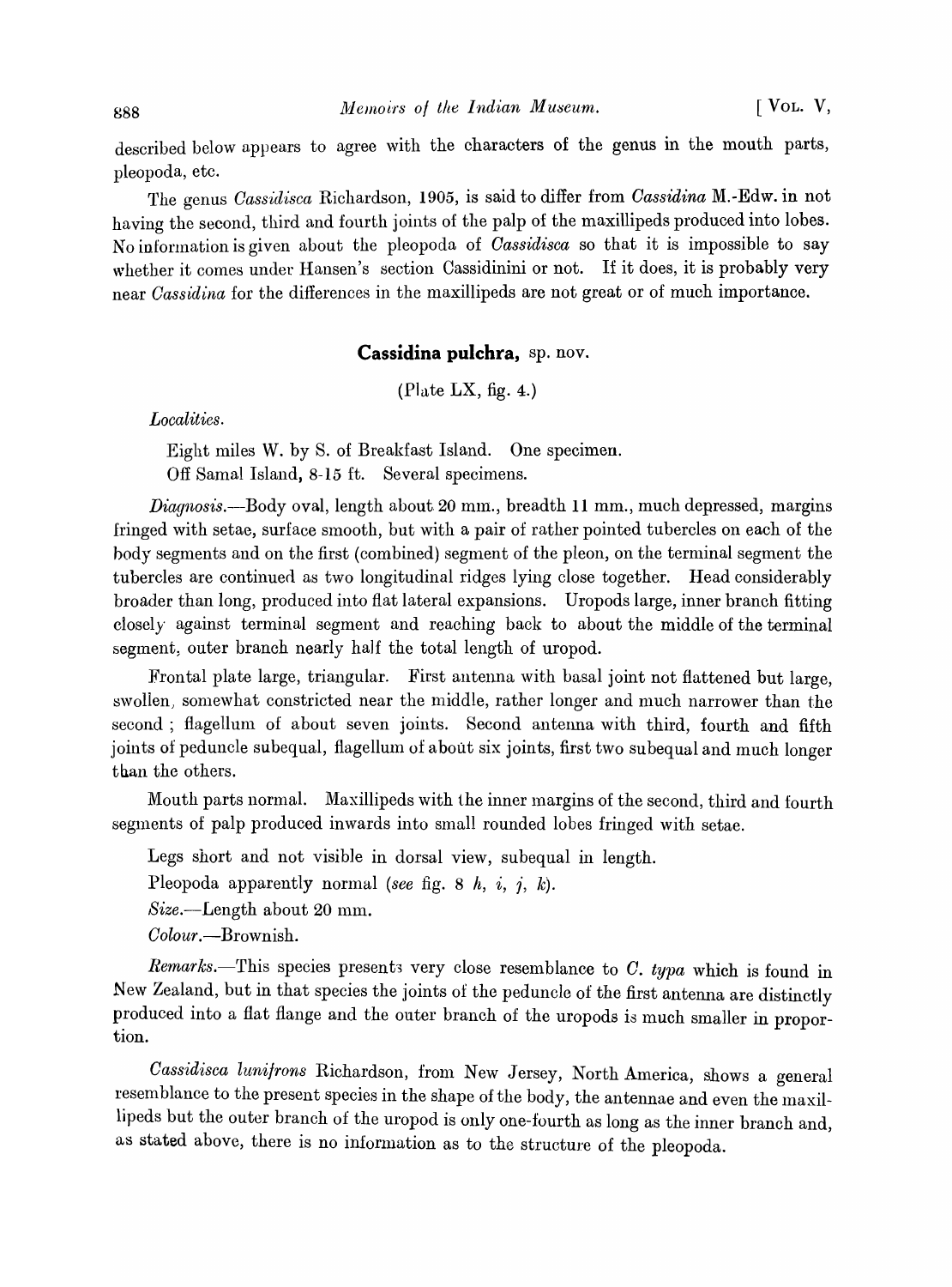From a comparison of figs. 8 *e* and 8 / it appears that the lobes of the palp-joints may vary in size; the differences between the figures in this and other points are partly due to the different positions in which the maxillipeds were lying when drawn.



FIG. 8.--Cassidina pulchra, sp. nov.

- *a.* Antennae, upper and lower.
- b. Mandible.
- c. Maxilla I (inner lobe imperfect).
- d. Maxilla 2.
- *e.* Maxilliped.
- $f$ . Maxilliped, from another specimen.
- *y.* Trunk limo.
- *h.* First pleopod.
- $i$ . Second pleopod.
- $\mu$ . Third pleopod.
- $k$ . Fifth pleopod.
- 1. Uropod.

## Genus **EXOSPHAEROMA** Stebbing.

*Exosphaeroma,* Stebbing, 1900 B, p. G53. *Exosphaeroma, Richardson, 1905, p. 287.* 

Miss Richardson distinguishes this genus from *Sphaeroma* by the following characters :---

- 1. Second, third and fourth joints of palp of the maxilliped produced into lobes.
- 2. Outer branch of uropod not denticulate on its exterior margin.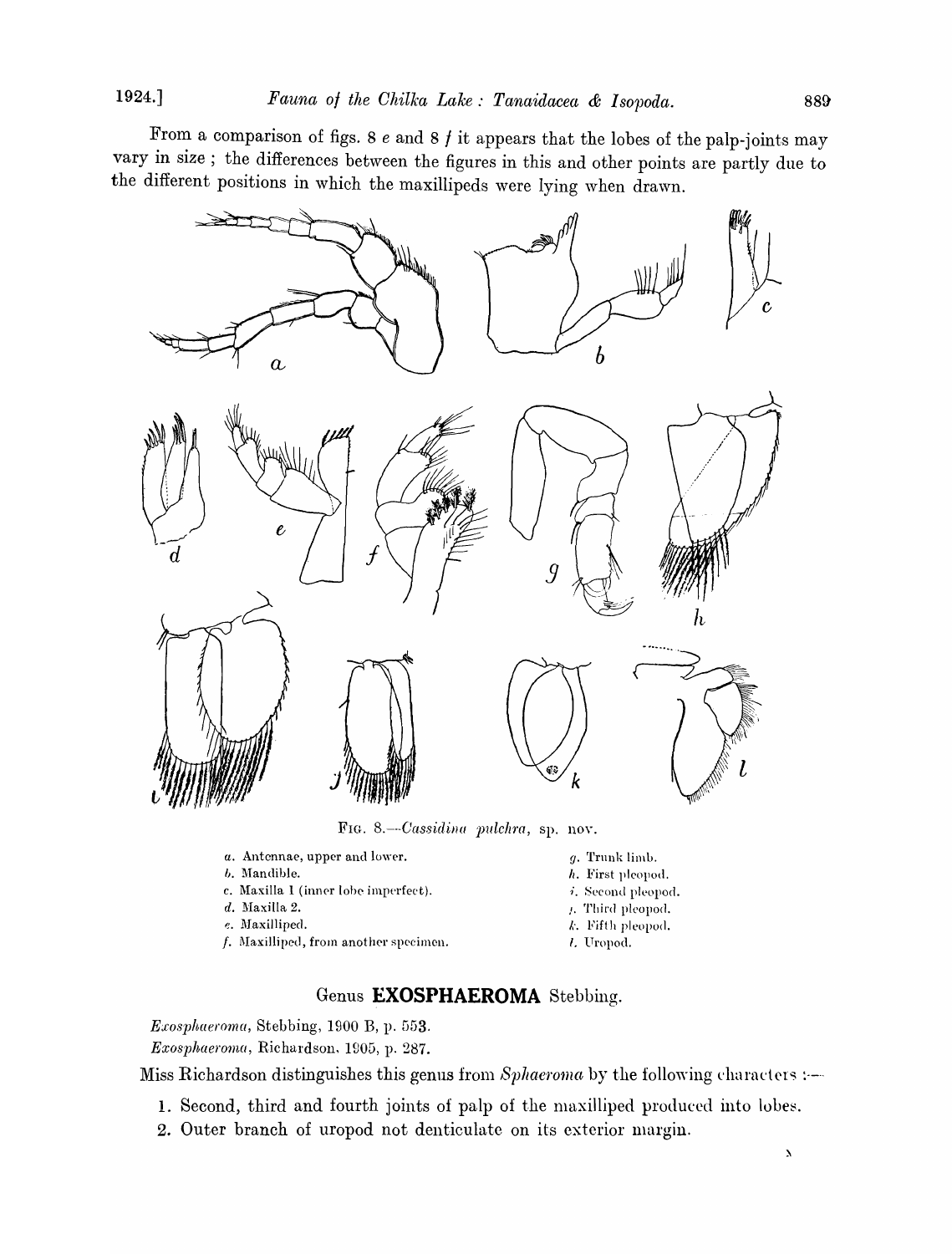#### **Exosphaeroma parva,** sp. nov.

(Plate LX, fig.  $5$ .)

*Local ities .* 

Maludai Kuda Island. Two specimens. Off Samal Island, 8-15 ft. Several specimens. Rambha. 22-9-13 Several specimens.

This species in many respects is very like *E. gigas* (Leach) except in size. It differs, however, in having the body less flattened, the epimeral portions of the segments being directed nearly vertically downwards. The terminal segment is broadly rounded or truncate posteriorly. The whole dorsal surface is smooth. The mouth parts, the body limbs and pleopods



FIG. *9.-Exosphaeroma parva,* sp. nov.

| c. Maxilla 2.     |  |  |  |  |
|-------------------|--|--|--|--|
| f. Maxilliped.    |  |  |  |  |
| $q.$ Peraeopod 1. |  |  |  |  |
| h. Peraeopod 7.   |  |  |  |  |
|                   |  |  |  |  |

present no distinctive feature but are on the whole like those of E. gigas. In the uropods the branches are subequal in length and breadth, both reaching as far as the end of the terminal segment and being fringed with small setules.

*Colrur.-Dark* slaty coloured.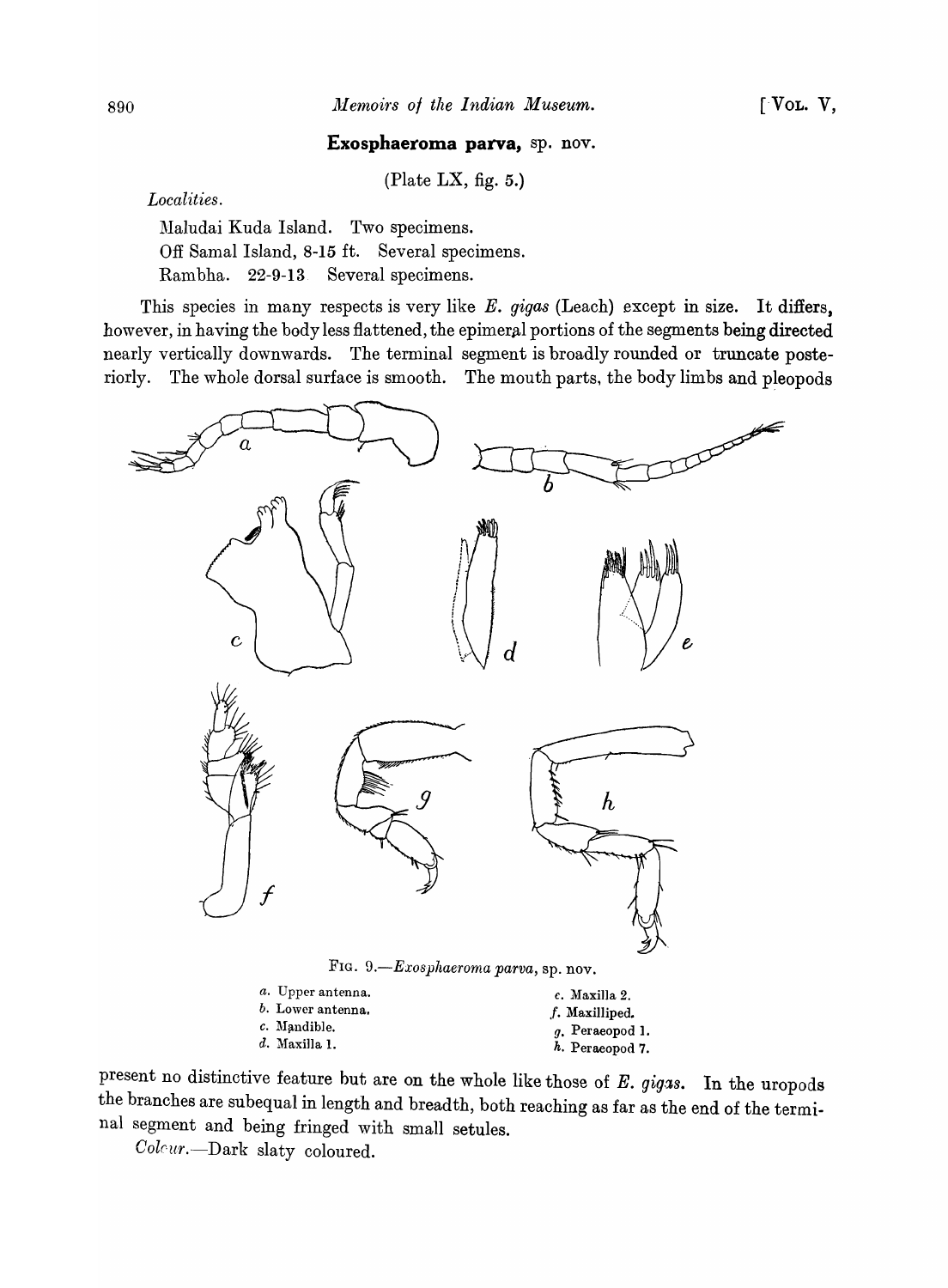$Size.$  -About 4 mm. in length.

Remarks.-I have some hesitation in describing this as a new species for I have not seen any specimen that I could be quite sure was the male, and in many allied species the male is distinctly different from the female and marked by some striking character. If in  $E$ . *parta* the male is similar in general appearance to the female, it will make the species approach still nearer to E. gigas, although a comparison of this minute species from India with the large forms of E. gigas from Macquarie Island and other subantarctic localities w uld at first appear very striking.  $E.$  gigas, however, is not only found on all subantarctic shores but extends along the shores of New Zealand-right up to the north in Lat. 35° S. and also on the coasts of Australia to even lower latitudes. The forms inhabiting these more temperate regions are very much smaller in size than those in the higher latitudes but I can find no difference in other respects and in regard to size there is a gradual transition between the two extremes. A form very similar if not identical with E. *gigas* is found in Cape Colony. South Africa. This is of moderate size, about 10 mm. It would not therefore be very astonishing if the same species in reduced size were actually found in Chilka Lake, but as there appears to be a slight difference in the shape of the terminal segment I prefer to give the species a name to itself in the meantime.

The structure of the mouth parts and other appendages can be readily learnt from the figures given.

Family IDOTEIDAE.

## Genus **SYNIDOTEA** Harger.

*SYl1idotca.* Richardson. 1905. p. 376.

## **Synidotea variegata** Collinge.

(Plate LX. fig.  $6$ .)

Synidotca variegata. Collinge. 1917. p. 1. pl. i.

*Local it'ies.* 

Manikpatna, Chilka Lake (oyster-beds). Off Satpara, Chilka Lake, 4-6 ft.. Off Samal Id., 8-15 ft., Chilka Lake. Barkul, Chilka Lake. Off Barkul, Chilka Lake. East side of Rambha Bay. Eight miles  $W$  by S. of Breakfast Id. East side of Rambha Bay. Barkuda Id. One to nine miles N. E. by E. of Breakfast 1d. Six miles S. S. W of Kalidai. Off north shore of Samal Id. One to eight miles N. of W of Samal Point.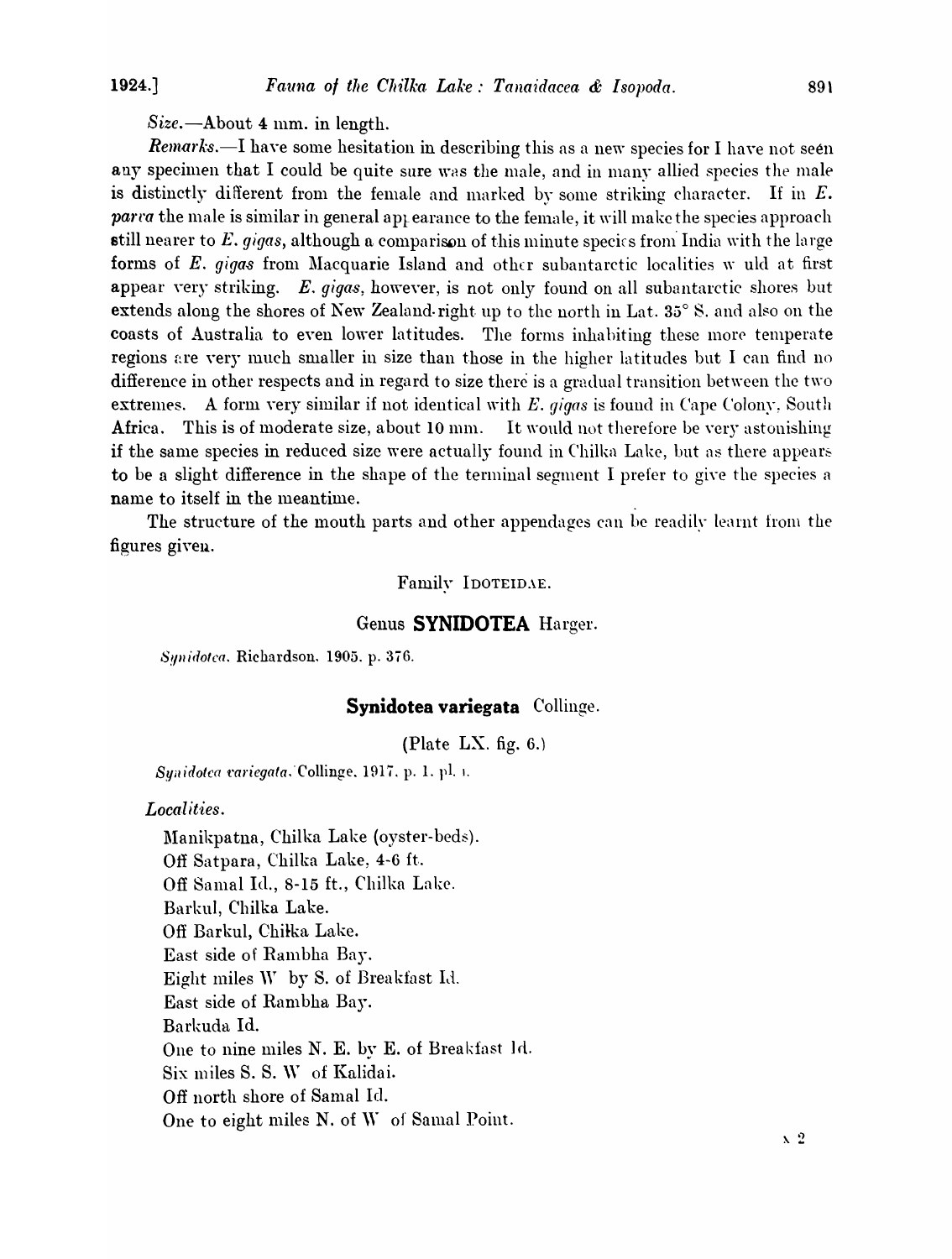One to five miles E. S. E. of Barkul bungalow.

Main Channel, W. of Satpara ld.

[The species is common amongst *Potamogeton pectinatus* and the stouter algae all over the lake. N.A.]

I have no hesitation in referring these specimens to Collinge's species, the type specimens of which were obtained from coral reefs in the Gulf of Mannar. The Chilka Lake specimens agree in practically all characters with Mr. Collinge's description as regards the shape of the body, relative length of segments and even the small arcuate depression near the anterior margin of peraeon segments two to four. The terminal segment of the pleon has the emargination on the posterior margin rather wider and more distinct than is shown in his figure.



**b.** Iower antenna.  $d.$  Seventh trunk limb.

I give a hgure of the first antennae which shows that it is rather more slender than that of the type specimen. The last joint bears six tufts of ordinary and olfactory setae, showing it is probably to be considered as a flagellum with the joints coalesced. In the specimen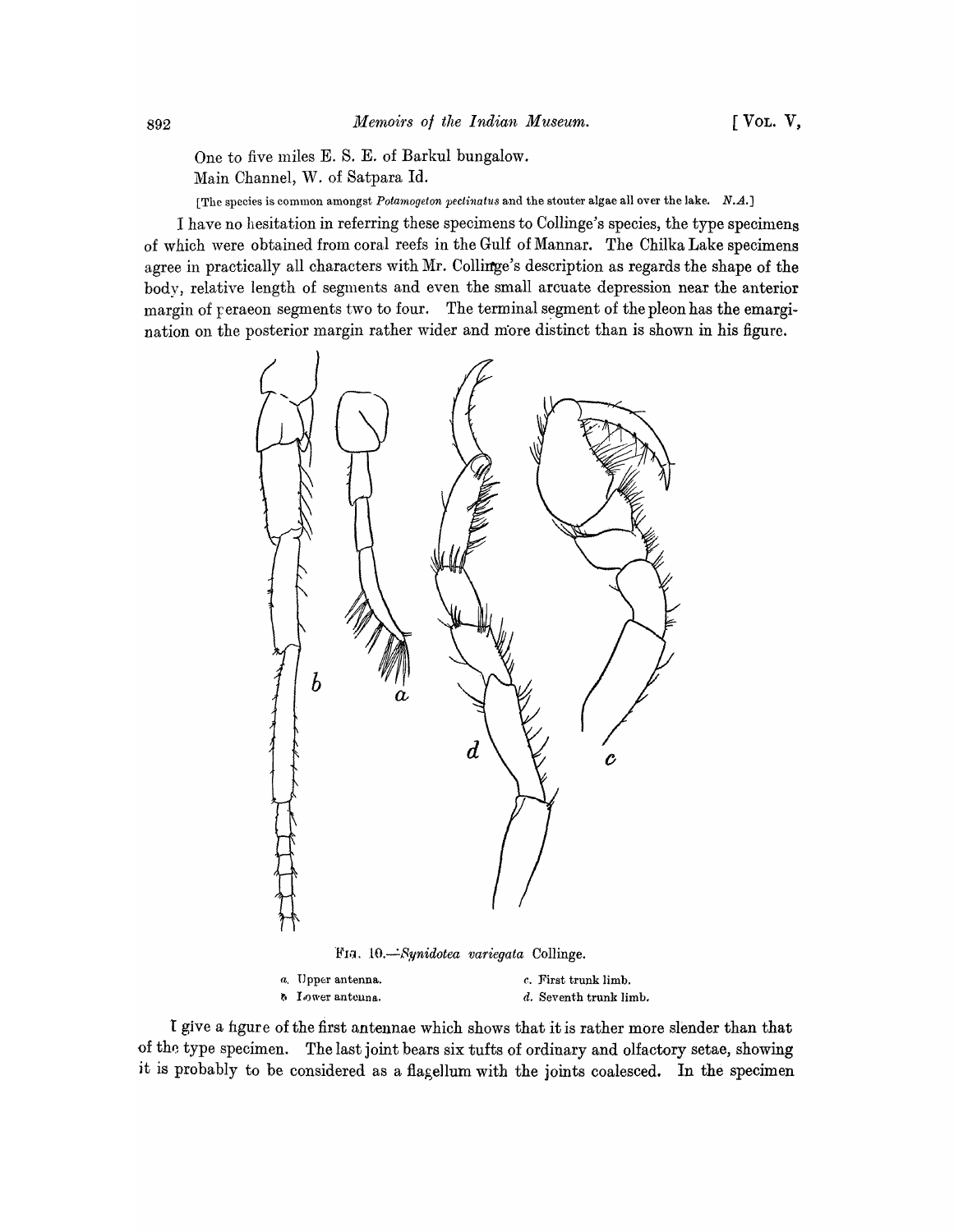examined the first maxilla bears ten to eleven denticulate spines at the apex and there is only one plumose spine at the end of the other lobe.

This species was taken in considerable numbers at many localities in the lake.

#### Order ON1SC01DEA.

Oniscoidea, Harriet Richardson, 1905, p. 583.

#### Family ONISCIDAE.

Oniscidae, Harriet Richardson, 1905, p. 592, with analytical key to the genera.

#### Genus **ALLONISCUS** Dana.

Alloniscus, Richardson, 1905, p. 593.

#### **Alloniscus pigmentatus** Budde-Lund.

*Alloniscus pigmentatus, Chilton, 1916, p. 474. Arhina barkulensis.* Collinge, 1915, p. 147, pl. viii, figs. 1 to 10.

I find that the specimens which I identified with some hesitation as *Alloniscus pigmentatus* Budde-Lund are the same as those described under the name of *Arhina barkulensis* by Dr. Collinge, a species which unfortunately I had at the time overlooked. Dr. Collinge has been good enough to send me specimens of his species collected at Barkul, Chilka Lake, and they are without doubt the same as those examined by me, but which is the more correct name it is difficult to decide as Budde-Lund's classification and descriptions are difficult to follow. It is hoped that an examination of the types in Budde-Lund's collection will solve this question.

## Genus **HEMIPORCELLIO.**

#### **Hemiporcellio carinatus** Collinge.

*Herniporcellio carinatus,* Chilton, 1916, p. *4i7.* 

*Locality.* 

Barkuda Island. Two specimens.

Family ARMADILLIDIDAE.

## Genu~ **CUBARIS** Brandt.

*Cubaris*, Harriet Richardson, 1905, p. 639.

## **Cubaris granulatus** Collinge.

*Oubar·is gi'anulatus,* Chilton, 191G, p. 479.

#### *Locality.*

Patsahanipur Hill, off Balugaon. Two specimens.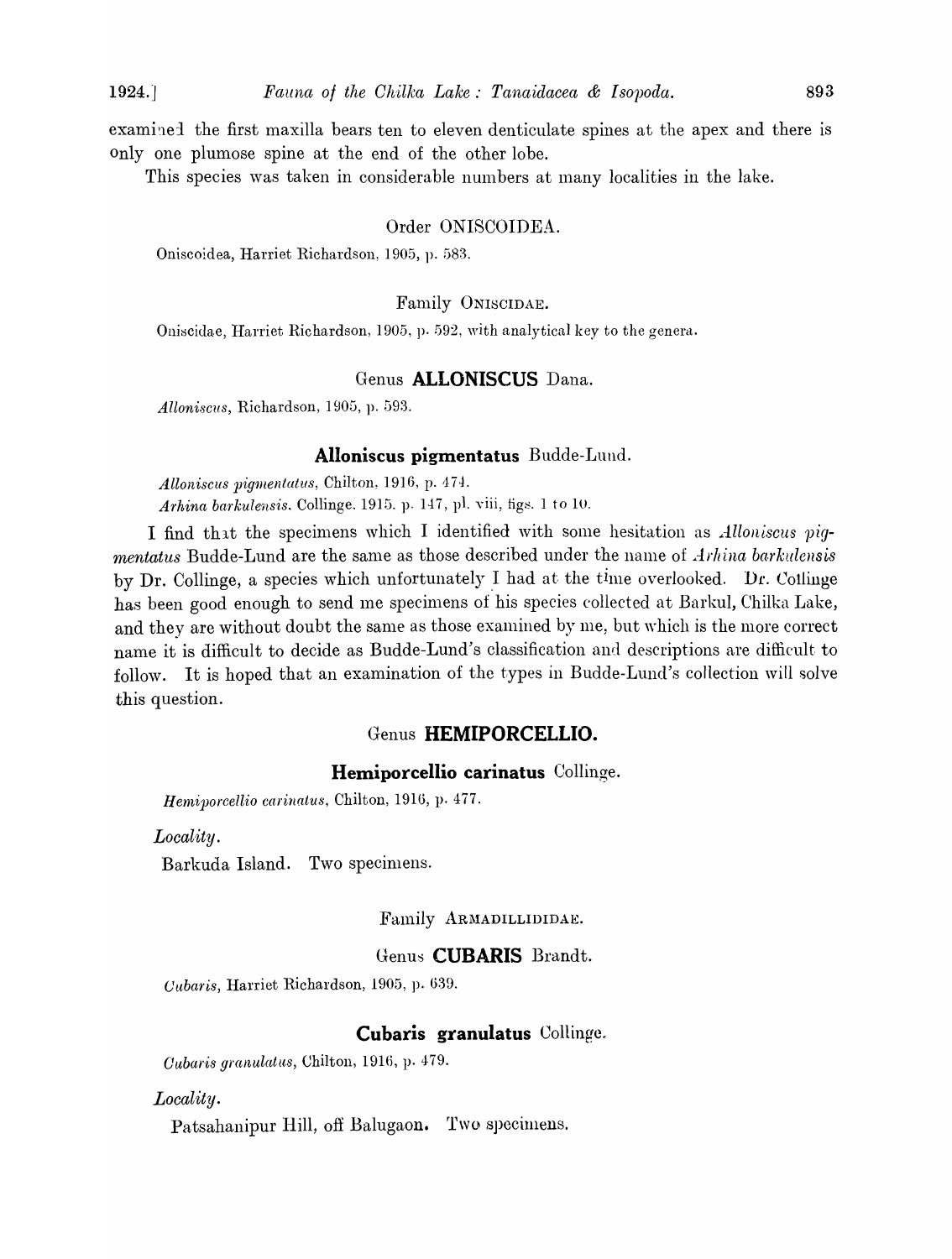Family LIGIIDAE.

Ligydidae, Harriet Richardson, 1905, p. 673.

## Genus **LIGIA** Fabricius.

#### **Ligia exotica** Roux.

Ligia exotica, Chilton, 1916, p. 462, figs. 1 to 22 (with synonymy and detailed description). L~'gia *exotica,* Jackson, 1922, p. 693.

A description of this species is given by Jackson in his valuable revision of the genus *Ligia* based on Budde-Lund's collection now in the British Museum. He gives the distribution of the species and the names of the localities from which Budde-Lund's specimens were obtained. These include Singapore, Pulo Milo, Tonga (Malay Archipelago). In my collection there is a male specimen undoubtedly belonging to this species from New Caledonia, thus extending the distribution further to the south-west Pacific.

In my report on the terrestrial Isopoda of Chilka Lake, I stated (1916, p. 462) that most species of *Ligia* live near the sea-shore, but in some cases where conditions are favourable they have been found in moist places at a considerable distance from high water mark. Dollfus in 1893 instituted t e genus *Geoligia* for a terrestrial species found at a height of 1,200 metres in Venezuela and afterwards referred to this genus a species *(Geoligia perkinsi* Dollfus) found at similar heights in the Hawaiian Islands. I have shown  $(1921, p. 1)$  that the genus *Geoligia* is bas d on incorrect observations and that the species described under it really belong to *Ligia.* Jackson had quite independently come to the same conclusion about the same time. *L. exotica* is found on the shores of the Hawaiian Islands and it is highly probable that the form described by Dollfus as *Geoligia pe'tkinsi* has been derived from *Ligia exotica*  through the animal's extending further and further from the sea-shore and becoming more adapted to terrestrial life. Apparently no corresponding change has as yet taken place in its structure as it probably confines itself to moist places where branchial breathing is still possible. I had considered it to be the same as *Ligia exotica.* Jackson, however, prefers to look upon it as a distinct species, L. *perkinsi* (Dollfus). Similar phenomena are observed in Lord Howe Island, off the coast of Australia. On the sea-shore the form known as  $L$ . australiensis, found also on the mainland of Australia, is common, and a form which I consider to be the same as *L. australiensis* is found at varying heights up to 500 metres, where Mr. A. R. McCulloch of the Australian Museum collected several specimens, describing it as a long tailed Isopod sunning itself on the rocks and when alarmed rapidly making its way into the water of the stream or lake.

[Several years' observation fully confirm my statement as to the seasonal occurrence of this species on the shores of the Chilka Lake *(Rec. Ind. Mus. XXII, p.* 321). Young are hatched in the rainy season (June to October) from eggs carried by the female. As soon as the weather becomes dry and cool both young and adults disappear. When it grows warm again in spring the young reappear, having concealed themselves for some months without any perceptible increase in size. The adults do not reappear and the life of the individual is evidently limited to about one year. In individuals hatched at the end of the wet season it is probably much shorter. Half-grown individuals, which reappear in spring, grow fairly rapidly but do not apparently become mature until the rainy season. At this season the Crustacean is abundant on tree-trunks and posts about a hundred feet or a little more from the edge of the lake as well as on the shore, but I have near seen it in the interior a few hundred yards away. *N.A.*]